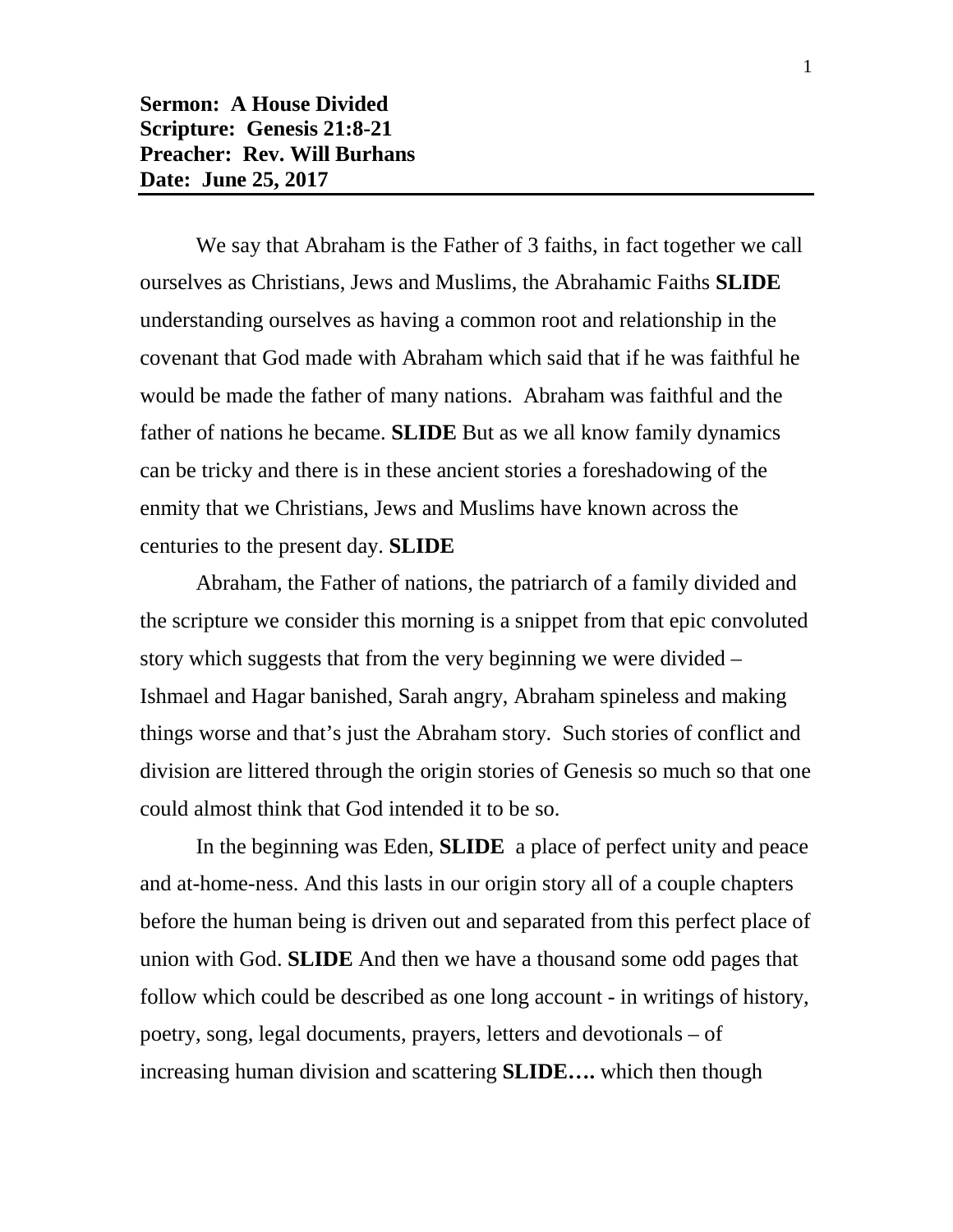gives us our job, our purpose, which is returning, the work to get back home to the unity and perfection of Eden, which we all have some hinting of in the deepest parts of souls.

But let us try and get our minds around this notion that while our ultimate home might be there in that profound place of completeness and unity that we can sense, there is also a necessity and GOODNESS, one might even say in being divided, separated, distinct. The writer and Christian apologist GK Chesterton has a beautiful quote that captures it. **SLIDE** He says: *"If souls are separate love is possible. If souls are united love is impossible. A man may be said loosely to love himself, but he can hardly fall in love with himself…. Love desires personality; therefore love desires division. It is the instinct of Christianity to be glad that God has broken the universe into little pieces, because they are living pieces and can be loved."* Love is what is suddenly and miraculously allowed or enabled in a world that is no longer in perfect union. Of course rivalry and hatred is then possible too **SLIDE** – note Cain and Abel, Sarah and Hagar, Isaac and Ishmael, Jacob and Esau, Moses and Pharaoh, Jesus and Herod, Christians and Jews, Jews and Muslims, Christians and Muslims – but such rivalry and hatred, we can only assume, is a small price to pay for the wonder of Love enabled. **SLIDE**

In the face of the division within ourselves and our communities, even our families, the great desire we all have for all our relations is for there to be unity among us. The temptation is that it can lead to an insistence upon it and an effort to force it into being, to take back Eden by violently storming it! This is done by those in power at times by denying that there are any dissenting, differing voices or by outright suppressing of them – a forced and enforced unity of mind at the expense of those who are on the margins and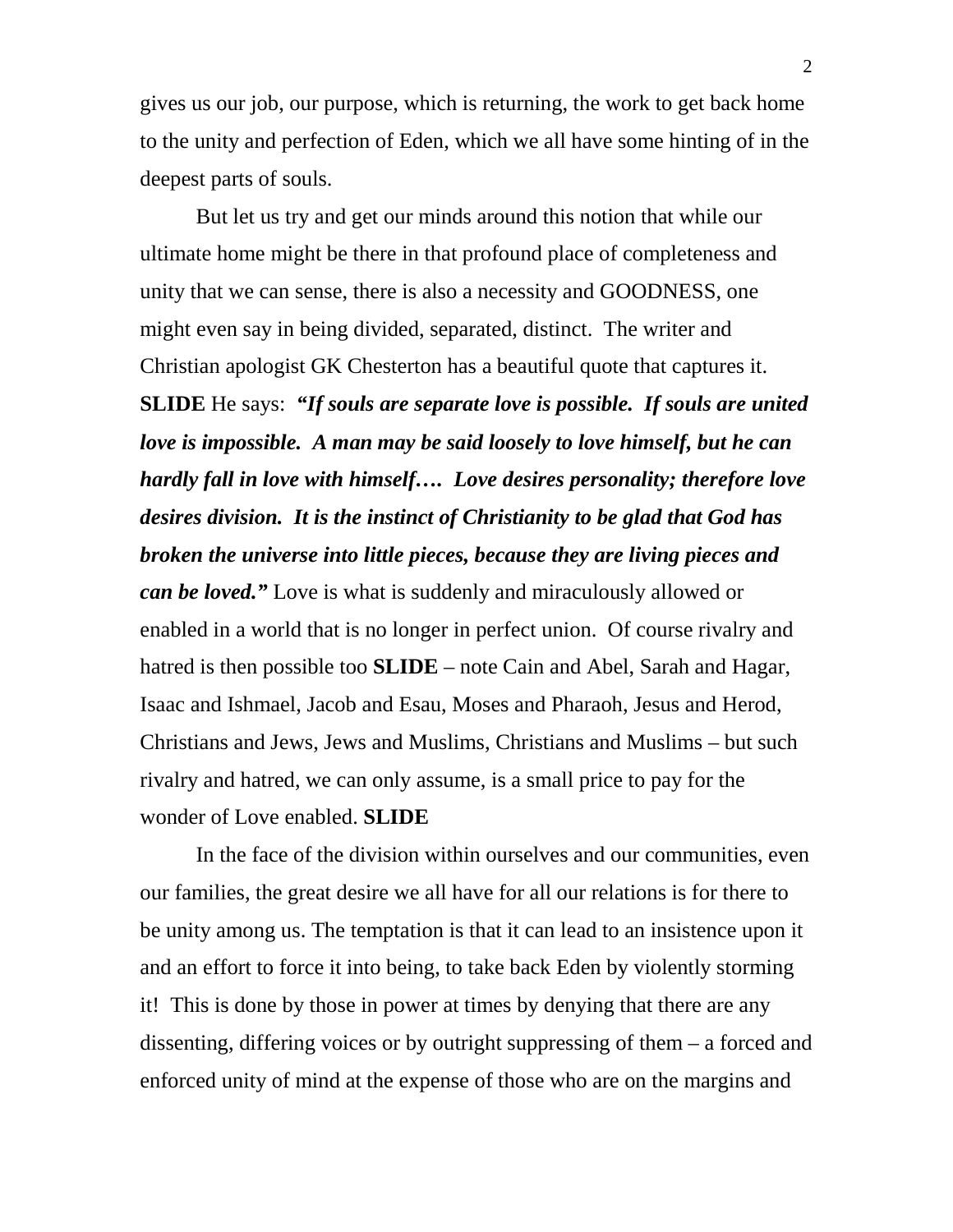think differently and reveal our dividedness of mind and heart as humans, communities, nations. **SLIDE** Global history and the global present day is littered with examples of exactly this dynamic of enforced unity. And if we look honestly we can find the dynamic operating at the interpersonal level as well.

So then what is the right thing to do about this divide among us and our honest desire for harmony and unity? If our temptation in our lower selves is to suppress the divisions and distinctions and force a unity, then what might our higher selves (the image of God within us) require of us?

It requires us not to deny the division or suppress the distinctions but to step right into the middle of it with LOVE. And what does that look like? The 20th century French philosopher and theologian Simone Weil says it most aptly when she says: **SLIDE** "to love is simply to put yourself in the shoes of the other." This is how we love our family members, our spouses, our friends, and even our enemies. We do everything we can - not to work to be understood but rather to understand the other. **SLIDE** This is the practical way to love. Simple? yes. Easy? No way! For everything in us screams out to be understood and to persuade the other of our point of view even to the point of violence at times. But the rigorous demand of love, which is not for the faint of heart, is to seek to understand the other. Remember the second half of St. Frances' prayer: **SLIDE** "O Divine Master, grant that I may not so much seek to be consoled as to console; to be understood as to understand; to be loved as to love." That's it.

And of course, the physical, symbolic representation of this kind of love that steps not away from the division but right into the middle of it is none other than Jesus on the cross **SLIDE** who cries out from that cross not "God destroy mine enemies" or "annihilate the infidel" but rather "Lord,